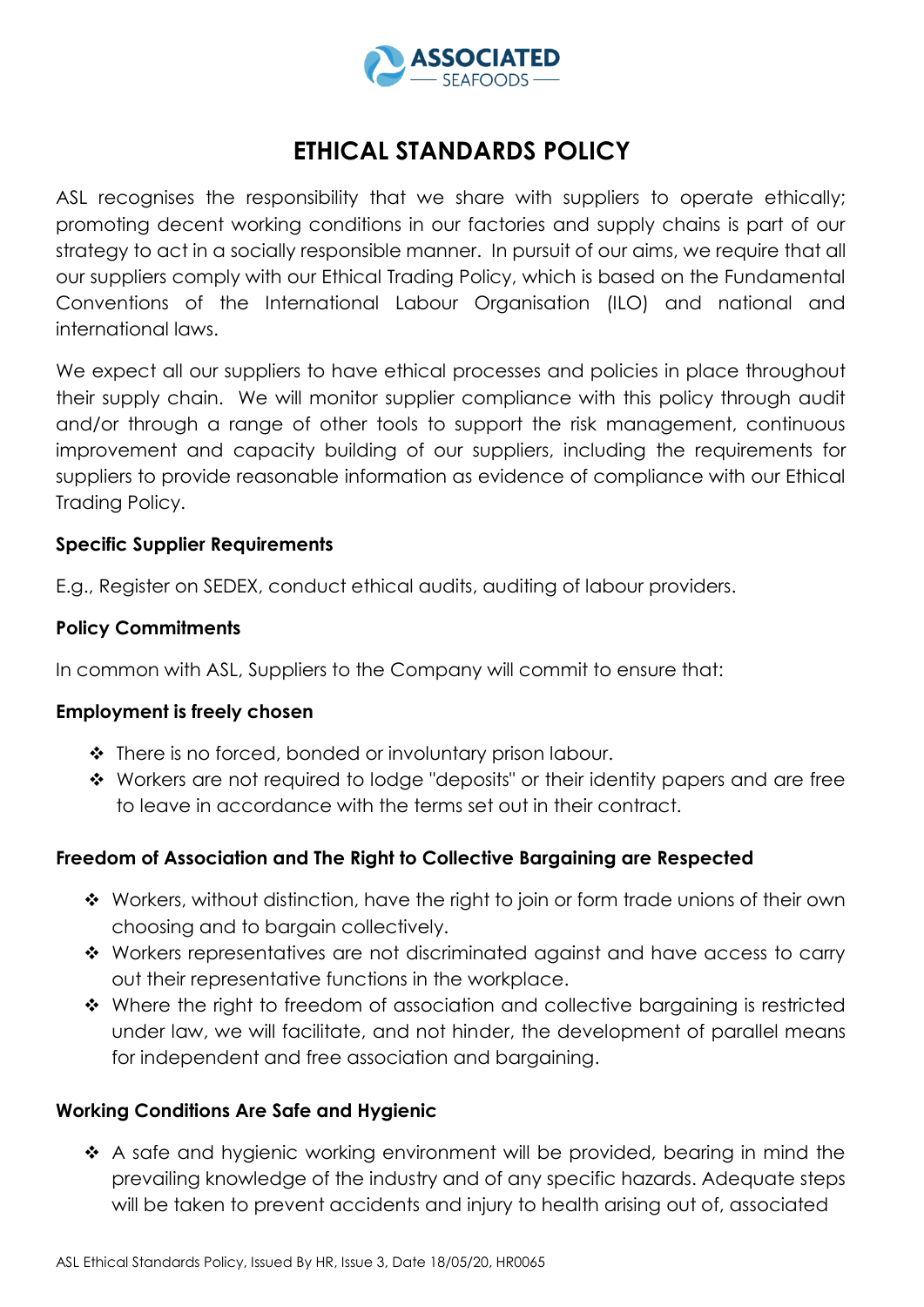

with, or occurring in the course of work, by minimising, so far as is reasonably practicable, the causes of hazards inherent in the working environment.

- \* Workers will receive regular and recorded health and safety training, and such training will be repeated for new or reassigned workers.
- Access to clean toilet facilities and to potable water, and, if appropriate, sanitary facilities for food storage will be provided.
- \* A senior manager will be ultimately responsible for health and safety.

# **Child Labour**

- ❖ There will be no known recruitment of child labour.
- Where child labour is found, the company will participate in and contribute to policies and programmes which provide for the transition of any child found to be performing child labour to enable her or him to attend and remain in quality education until no longer a child; ("child" and "child labour" being defined below).
- ◆ Children and young persons under 18 will not be employed at night or in hazardous conditions.
- Our policy and procedures relating to the employment of children will conform to the provisions of the relevant ILO standards.

# **Living Wages Are Paid**

- Wages and benefits paid for a standard working week meet, at a minimum, national legal standards.
- ◆ All workers are provided with written and understandable information about their employment conditions in respect of wages before they enter employment and about the particulars of their wages for the pay period concerned each time that they are paid.
- $\triangleleft$  Deductions from wages as a disciplinary measure will not be permitted nor will any deductions from wages not provided for by national law be permitted without the expressed permission of the worker concerned.

# **Working Hours Are Not Excessive**

- Working hours comply with national laws and benchmark industry standards, which ever affords greater protection.
- ❖ In any event, workers will not, on a regular basis, be required to work in excess of 48 hours per week and will have at least one day off for every 7-day period on average. Overtime is voluntary and additional payment will be made.